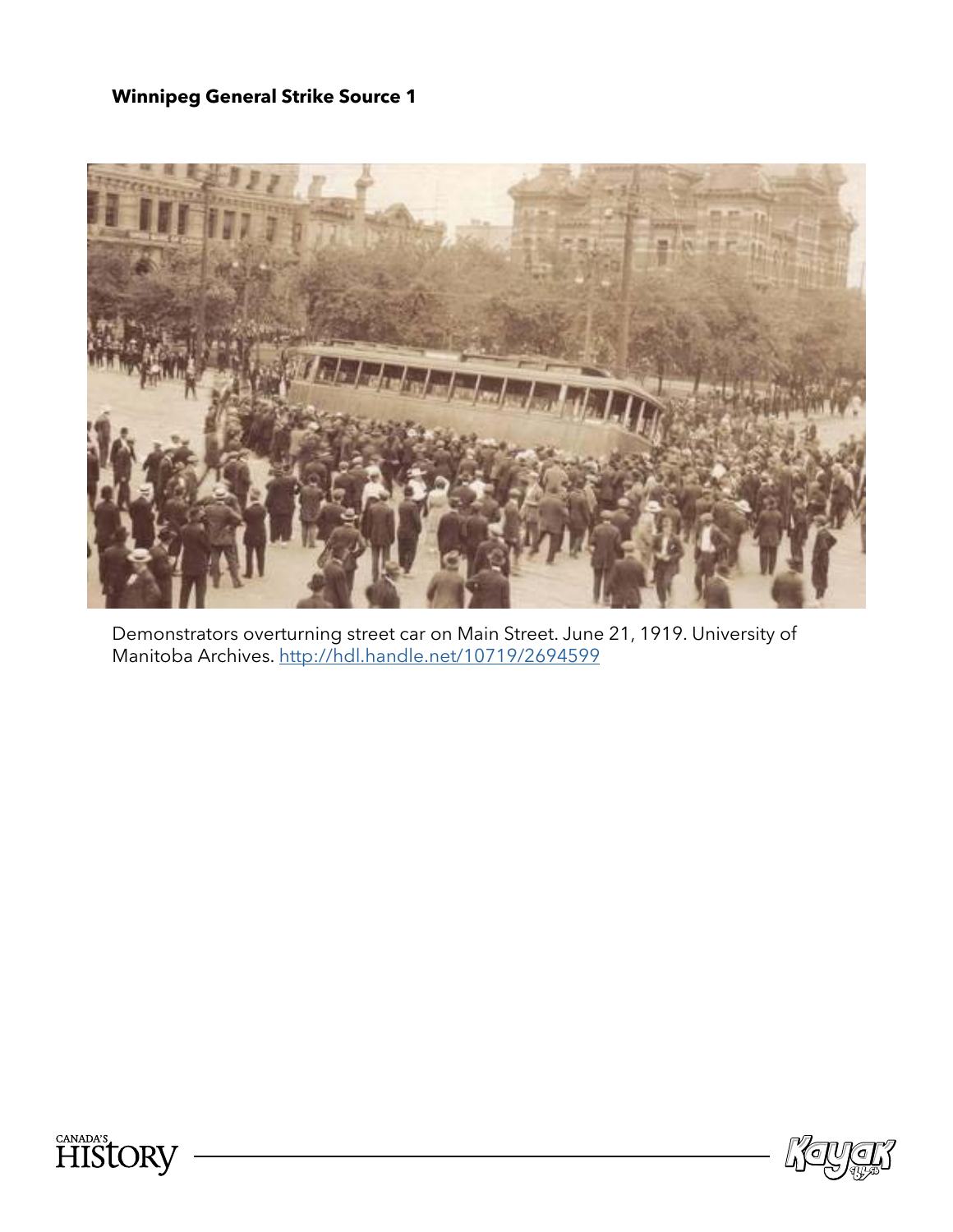

Mounted Police Charging. June 10, 1919. University of Manitoba Archives. <http://hdl.handle.net/10719/2694571>



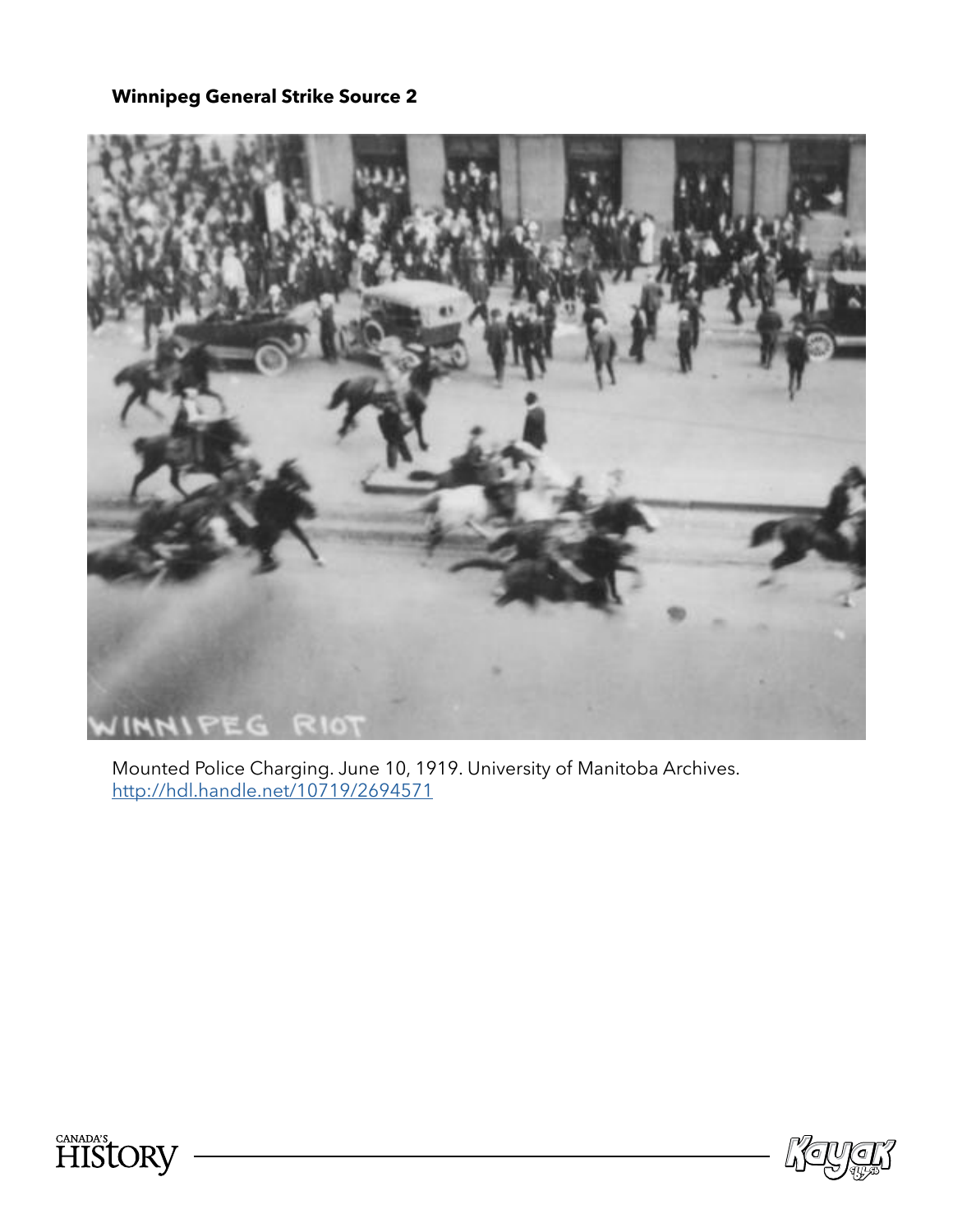Excerpt from the Western Labor News, June 23, 1919 (Page 1). University of Manitoba Archives. http://hdl.handle.net/10719/2758596

#### **BLOODY SATURDAY** R.N.W.M.P. MAKE GORY DEBUT-PEACEFUL CITIZENS SHOT WITHOUT WARNING-CITY UNDER MILITARY CONTROL-RETURNED MEN INCENSED-STRIKERS MORE DETER-MINED.

One is dead and a number injured, probably thirty or more, as result of the forcible prevention of the "silent parade" which has been planned by returned men to start at 2.30 o'clock last Saturday afternoon. Apparently the bloody business was carefully planned, for Mayor Gray issued a proclamation in the morning stating that "Any women taking part in a parade do so at their own risk." Nevertheless a vast crowd of men, women and children assembled to witness the "silent parade."

Shooting to Kill

Then with revolvers drawn, they galloped down Main St., turned, and charged right into the crowd on William Ave., fring as they charged. One man standing on the sidewalk, thought the mounties were fring blank cartridges until a spectator standing beside him dropped with a bullet through his breast. Another standing nearby was shot through the head. We have no exact information about the total number of casualties, but there were not less than thirty. The crown dispersed as quickly as possible when the shooting began.



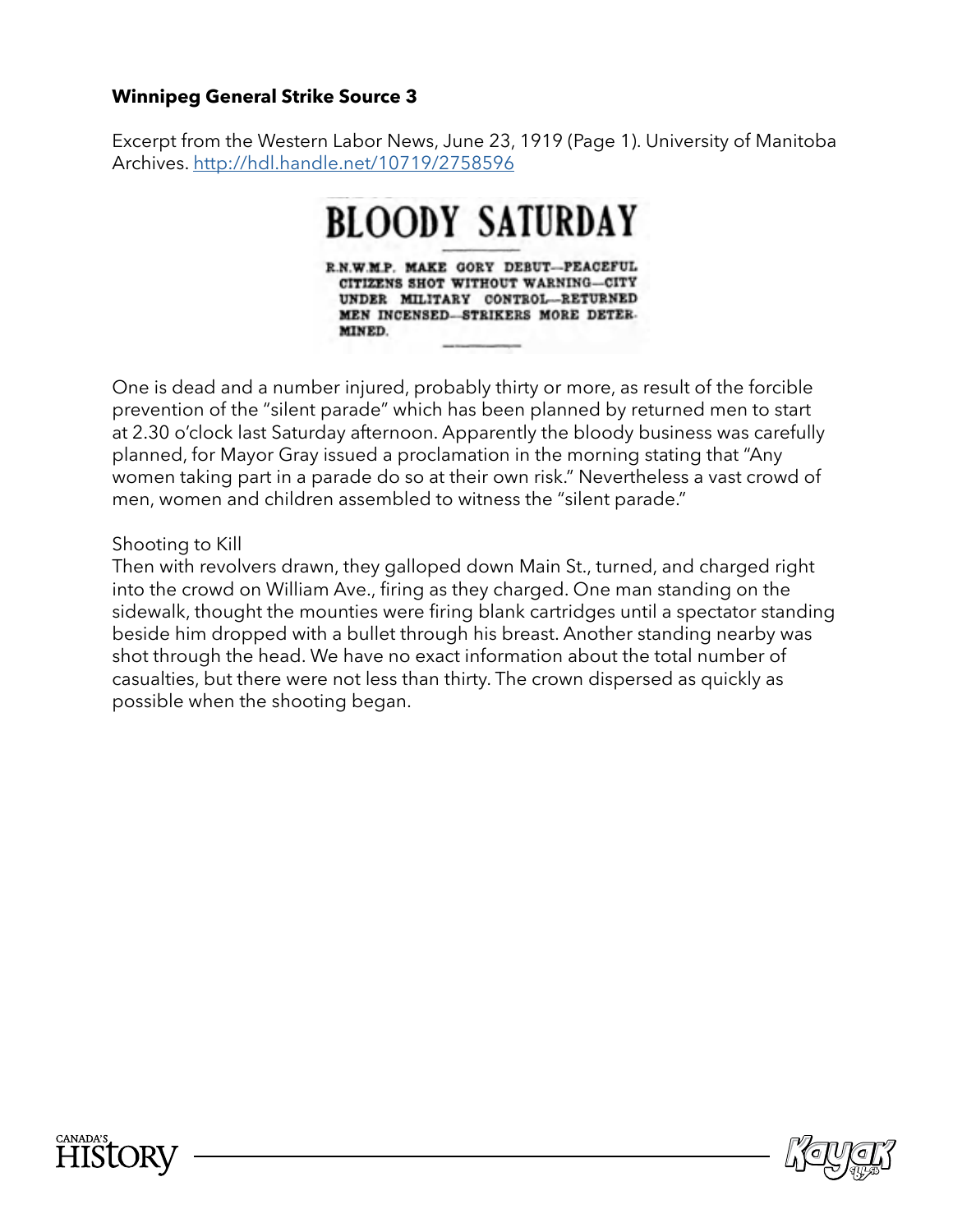Excerpt from the Winnipeg Evening Tribune, June 23, 1919 (Page 3). <http://hdl.handle.net/10719/1692891>



Red-coats Showered With Stones and Clubs and Pulled from Horses Before Command Is Given To Fire Into Crowd

First a street car stalled in the crowd before the city hall.

The crowd was too thick for it to pass.

Somebody pulled off the trolley. Others rushed inside and drove out the crew.

"Crash!" went a brick through one of the windows.

The crowd tried to turn it over. It was too heavy, so they tore off the fender and started to wreck it generally.

Once before this the mounties has ridden down Main street through the crowd. Their line stretched from curb to curb, forcing the mob back onto the sidewalk.

In their right hands they carried ball bats, caught to their wrists by thongs. But they made no use of them.

Suddenly the redcoats and a number of Fort Garry Horse started down Main street from the vicinity to the Royal Alexandra hotel.

This time their clubs plied right and left. The mob about the car scattered.

Stones and sticks flew through the air.

A riderless horse showed that one Mountie was down. A second redcoat was bleeding about the head, but was still in action. Several had lost their hats.